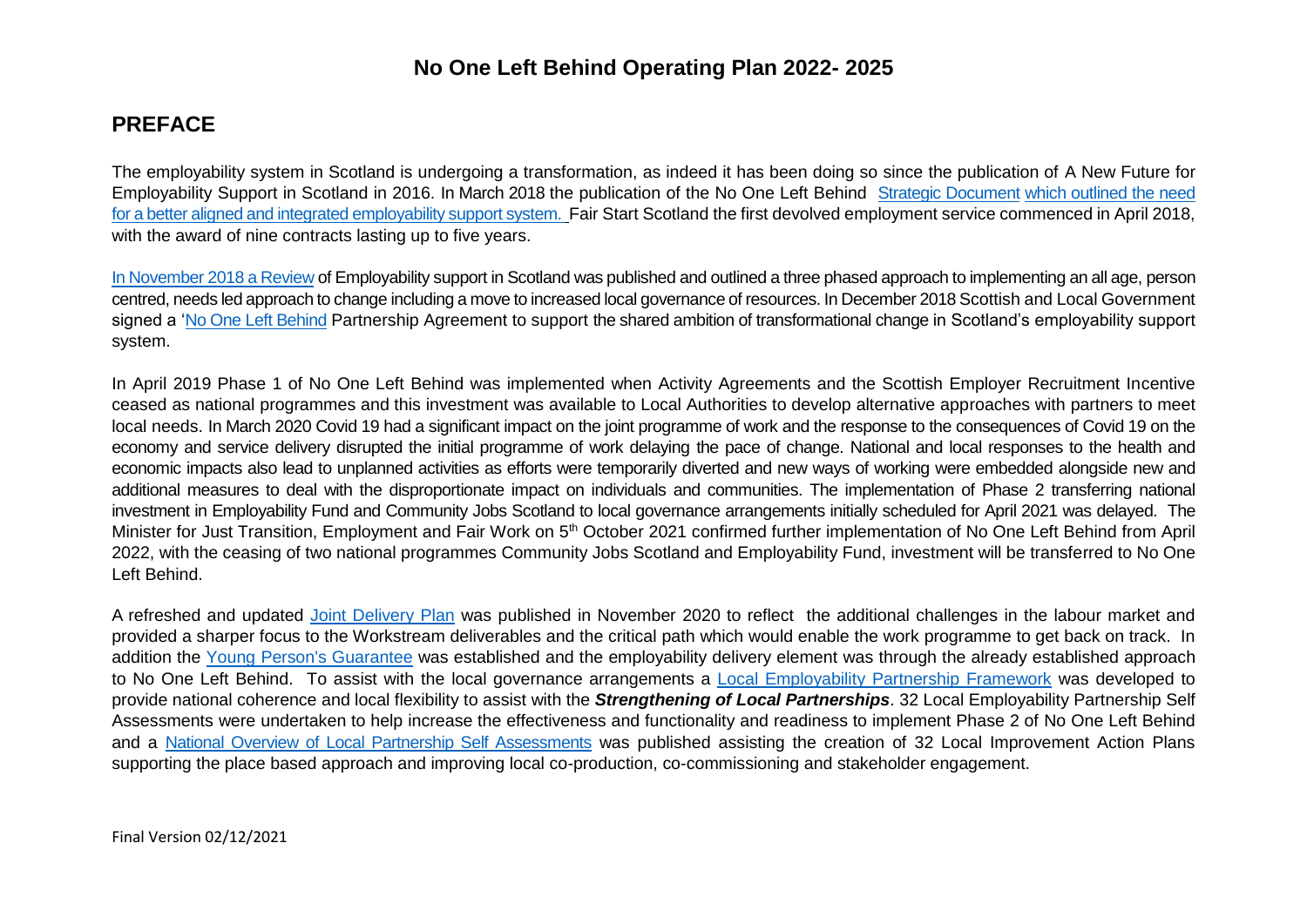To support the effective design and delivery of person centred, needs led approaches the Local Employability Partnerships (LEPs) are supporting the implementation of the [Scottish Approach to Service Design](https://www.gov.scot/publications/the-scottish-approach-to-service-design/) and actively helping to develop national frameworks such a customer charter and minimum service standards which support local flexibilities.

## **No One Left Behind – Policy to Practice**

There are 7 key principles for the transformation of Scotland's employability services in working towards creating **a better person centred system**:

- 1. Treating people **with Dignity and respect**, fairness and equality and continuous improvement
- 2. Providing a flexible and **person-centred support – aspirations for all age, needs based**
- 3. Is **straightforward** for people to navigate no wrong door
- 4. **Integrated and aligned** with other services building on the Scottish Approach to service design with the user at the centre
- 5. Providing pathways into **sustainable and fair work**
- 6. Driven by **evidence** including data and the experience of users
- 7. Support more people to move into the **right job, at the right time**

No One Left Behind aims to support those facing structural inequalities in the labour market. In order to deliver the principles, plans must ensure connectivity with other local services and policy priorities aligned to the National Performance Framework (See Annex 3). Key policy drivers which connect with the ambitions and delivery priorities of No One Left Behind include:

- Tackling Child Poverty
- Addressing the Gender Pay Gap
- Closing the Disability Employment Gap
- Addressing Race Employment Gap
- Promoting and Embedding Fair Work
- Delivering the Young Person's Guarantee
- Delivering on The Promise
- Supporting Community Wealth Building
- Supporting Public Sector Reform
- Supporting Place Based Approaches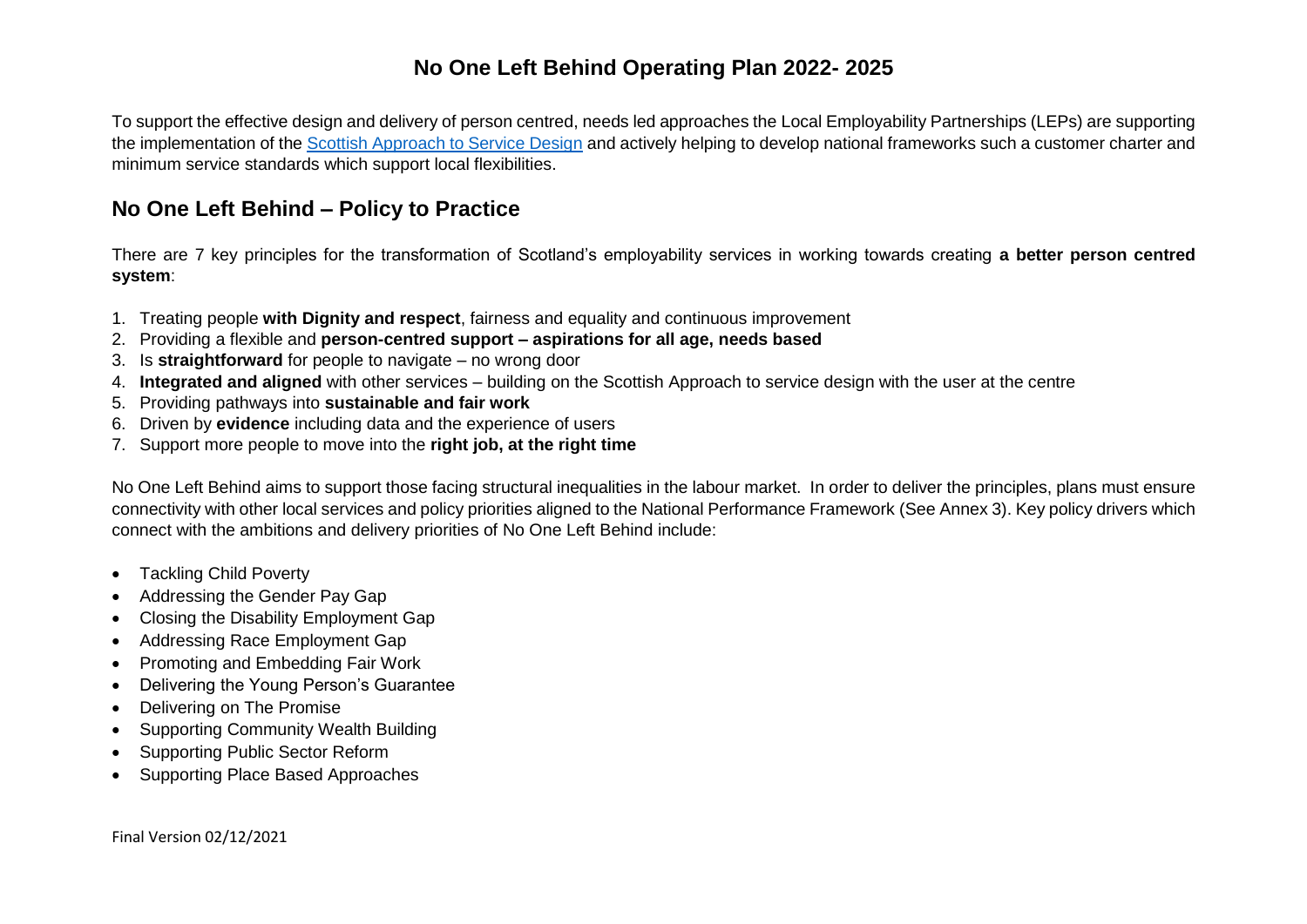## **The Delivery Plan Framework**

As part of the critical path this **National Delivery Plan Framework** will enable national coherence and support LEPs to design and deliver employability support that allows local flexibility, collective leadership and shared commitment to effectively implement the policy intent of No One Left Behind.

Tackling labour market inequalities and supporting those at risk of being left behind to move closer to and into fair, sustainable jobs is the core purpose of the local delivery plans. The LEP will build on the strengths of existing national and local services, to better align funding and to improve the integration of employability services with other support to ensure that services are designed and delivered to meet the needs and aspirations of service users. The delivery plan will be co-produced and will help to inform the local commissioning approach and any additional requirements from a nationally available framework.

To drive forward and implement the shared ambitions and actions of No One Left Behind the Delivery Plan will ensure the right support is available in the right way at the right time and will:

- Incorporate the Scottish Approach to Service Design to co-produce an all-age employability support service that is person-centred, more joined up, flexible and responsive to individual needs.
- Involve service users throughout the planning, commissioning and delivery process
- Utilise agreed available data to inform decisions, identify priorities and support the design of interventions
- Align with other employability resources locally to improve opportunities and outcomes
- Align and integrate with other support services to foster a "no wrong door" approach for service users
- Address structural inequalities faced by key groups in our society to support the development of a fairer, wellbeing, inclusive economy
- Align as appropriate with regional and national approaches
- Include the delivery of the Young Person's Guarantee

The Delivery Plan Framework is suggesting a 3 year proposition recognising timing is essential to enable constructive co-production and that planning is essential to enable the incremental and sustained transformation required incorporating the consequences emerging from the impacts of COVID-19 Brexit, changes to European Structural Funds, phased implementation of No One Left Behind and unforeseen changes in the labour market and wider economy. The national Framework therefore provides for local assumptions over time with annual operational plans.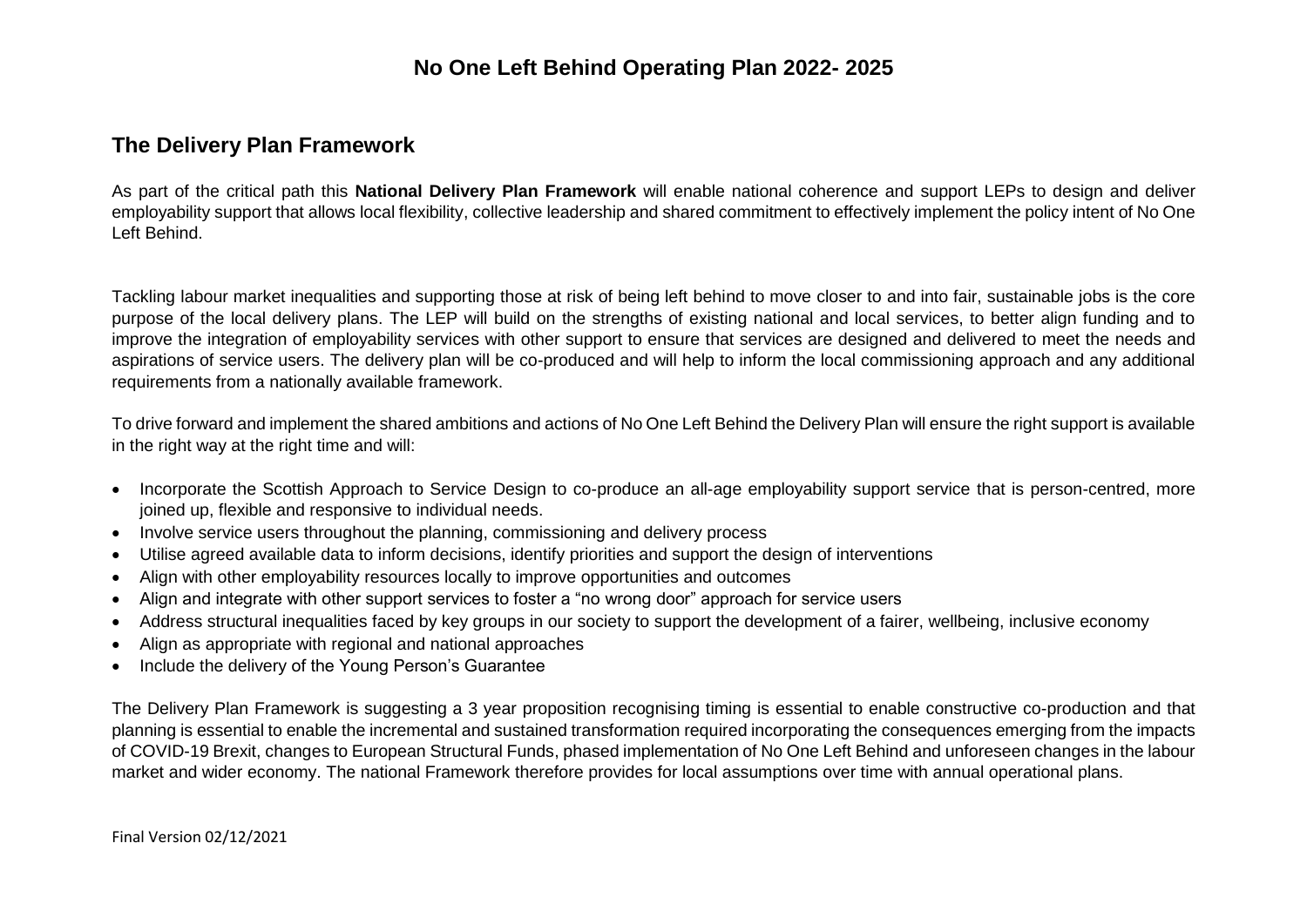## **DELIVERY PLAN FRAMEWORK**

#### **National Products and Approaches**

The Local delivery Plans will as appropriate adopt and/or customise national products developed through the refreshed shared workstreams such as the Customer Charter, Service Standards Framework, Shared Measurement Framework as well as utilising toolkits such as Continuous Improvement and Service User Involvement.

### **Contents**

#### **This Framework will ensure that the delivery plan highlights:**

- The approach the LEP intends to take to provide employability support services in the locality between April 2022 and March 2025.
- The actions identified to strengthen effectiveness and functionality of the Local Employability Partnership.
- Joint working and collaboration providing the basis of a better understanding of need and demand to inform service design and delivery.
- A reduction in duplication, inefficiency and conflicting interventions when designing solutions improving integration and alignment.
- How employability support services have been informed by service users
- How the provision of employability support will be co-ordinated locally involving a range of stakeholders and agencies that currently provide employability support services within the locality.
- The approach to performance management and continuous improvement
- Allows for the amendment of plans based on emerging labour market demands and service user feedback

#### **Section 1: Introduction**

- 1.1 **Background Information about the Local Employability Partnership** *Outline a bit of the history of the partnership*
- 1.2 **Membership** *Detail the Members of the LEP and any specific roles/remits*
- 1.3 **Governance** *Detail the structure and links to CPP or other relevant groups*
- 1.4 **Reporting arrangements** *– Detail process and frequency of reports and links with other reporting such as LOIP; Child Poverty Action Plan, CPP plans and Economic Recovery Plans*.
- 1.5 **Strengthening Local Partnership Actions/Self-Assessment** *provide a summary of key improvement actions and any include any relevant link*s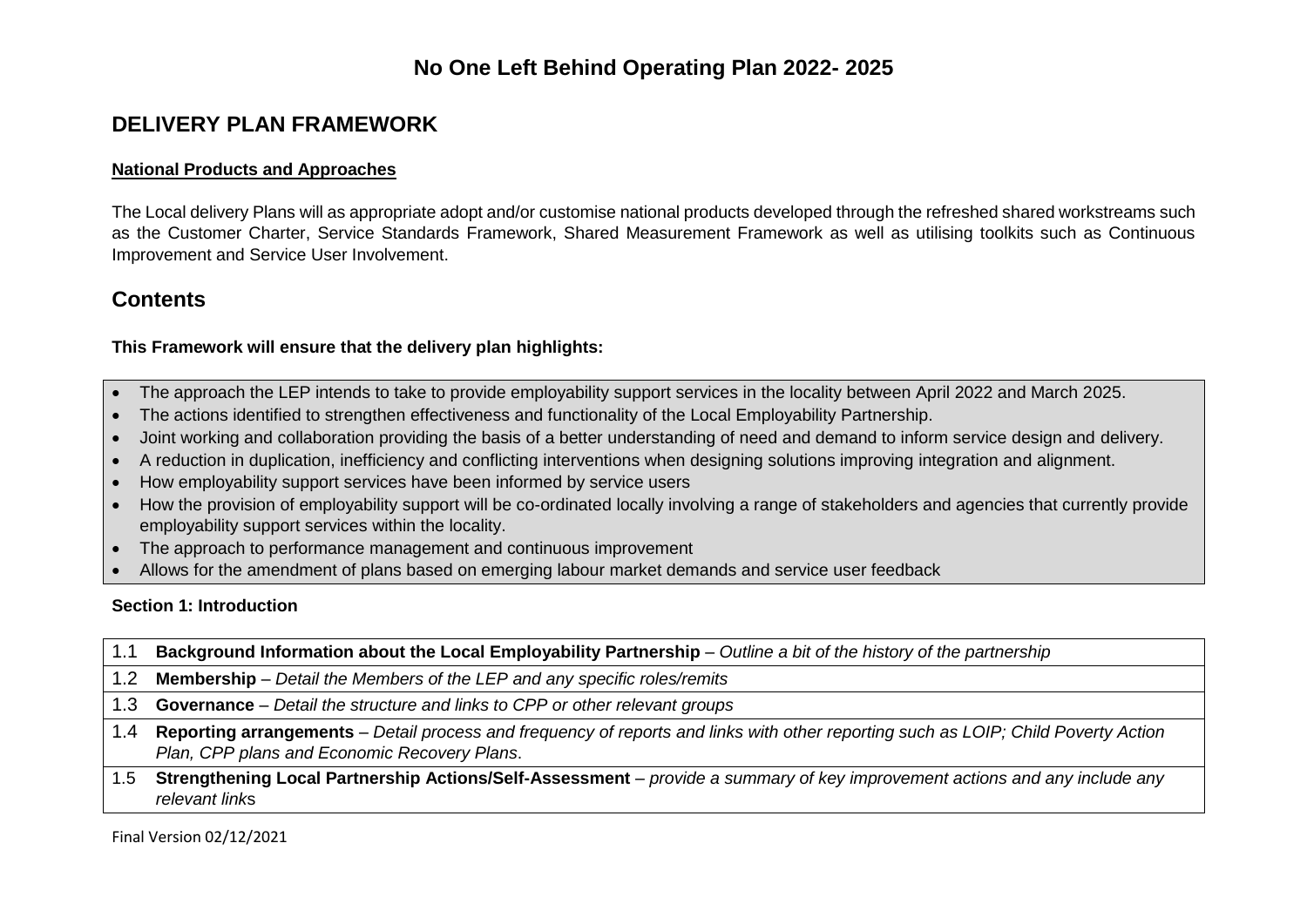#### **Section 2: Vision, Mission, Aims, Objectives, Impacts**

| 2.1 | Vision – Provide a shared vision statement for the locality detailing what you hope to achieve.                                                                                                                                                                                                          |
|-----|----------------------------------------------------------------------------------------------------------------------------------------------------------------------------------------------------------------------------------------------------------------------------------------------------------|
| 2.2 | Aims & Objectives - Detail how you will know/recognise success                                                                                                                                                                                                                                           |
| 2.3 | Developing and Delivering the Plan - Detail the local operational context including Delivery Infrastructure, implementation of National<br>Frameworks: Service Standards Framework, Customer Charter, implementation of service user involvement in line with the Scottish<br>Approach to Service Design |
| 2.4 | Our Approach to Delivery (Quality and Values) - Detail how the partnership will ensure transparency and meet the 7 principles of No<br>One Left Behind and how the partnership intend to ensure service delivery is of the quality standard expected.                                                    |
| 2.5 | Delivery Infrastructure - Detail the current infrastructure to be used to support delivery of the plan; Commissioning Approach,<br>Procurement Approach, current landscape that could be utilised across the partnership (College, Training Providers, Third Sector).                                    |
| 2.6 | Local Alignment and Integration - Detail how the partnership is ensuring connectivity with other key services locally for example Health,  <br>Housing, DWP, Justice to reduce duplication and complexity in the local support offer.                                                                    |

### **Section 3: Economic, Policy and Operational Context**

| 3.1 | Local Economic/Labour Market Profile - Detail the local challenges and opportunities - a SWOT analysis format may be helpful, |
|-----|-------------------------------------------------------------------------------------------------------------------------------|
|     | provide details of the evidence sources used data dashboard, service user experience, geographical needs/considerations       |
| 3.2 | Place Plan Priorities - Detail links to existing local priorities re economic recovery, social renewal etc.                   |
| 3.3 | Evidence Led - Link to local data dashboard/Shared Measurement Framework and narrative around local priorities evidenced by   |
|     | data and by user/stakeholder input. Include tables and gap analysis supporting prioritisation                                 |

#### **Section 4: Service Delivery (Supported by Annex 1 and 2)**

| 4.1 | Supply & Demand Mapping – Summarise the current available local provision (Link to Customer Journey Map), gaps identified<br>including service user insight and intelligence                                                                                                |
|-----|-----------------------------------------------------------------------------------------------------------------------------------------------------------------------------------------------------------------------------------------------------------------------------|
| 4.2 | Service Delivery Priorities – Detail agreed priorities/positive targeting if key priority groups (Who, What, Why and How?); geographical<br>approach, place approach (specific wards or areas of locality) Link to <b>local data dashboard/Shared Measurement Framework</b> |
| 4.3 | Service Delivery Requirements and Approach – Detail how the LEP are proposing to respond to identified needs/gaps; Which needs<br>/gaps are being prioritised and the rationale got this;                                                                                   |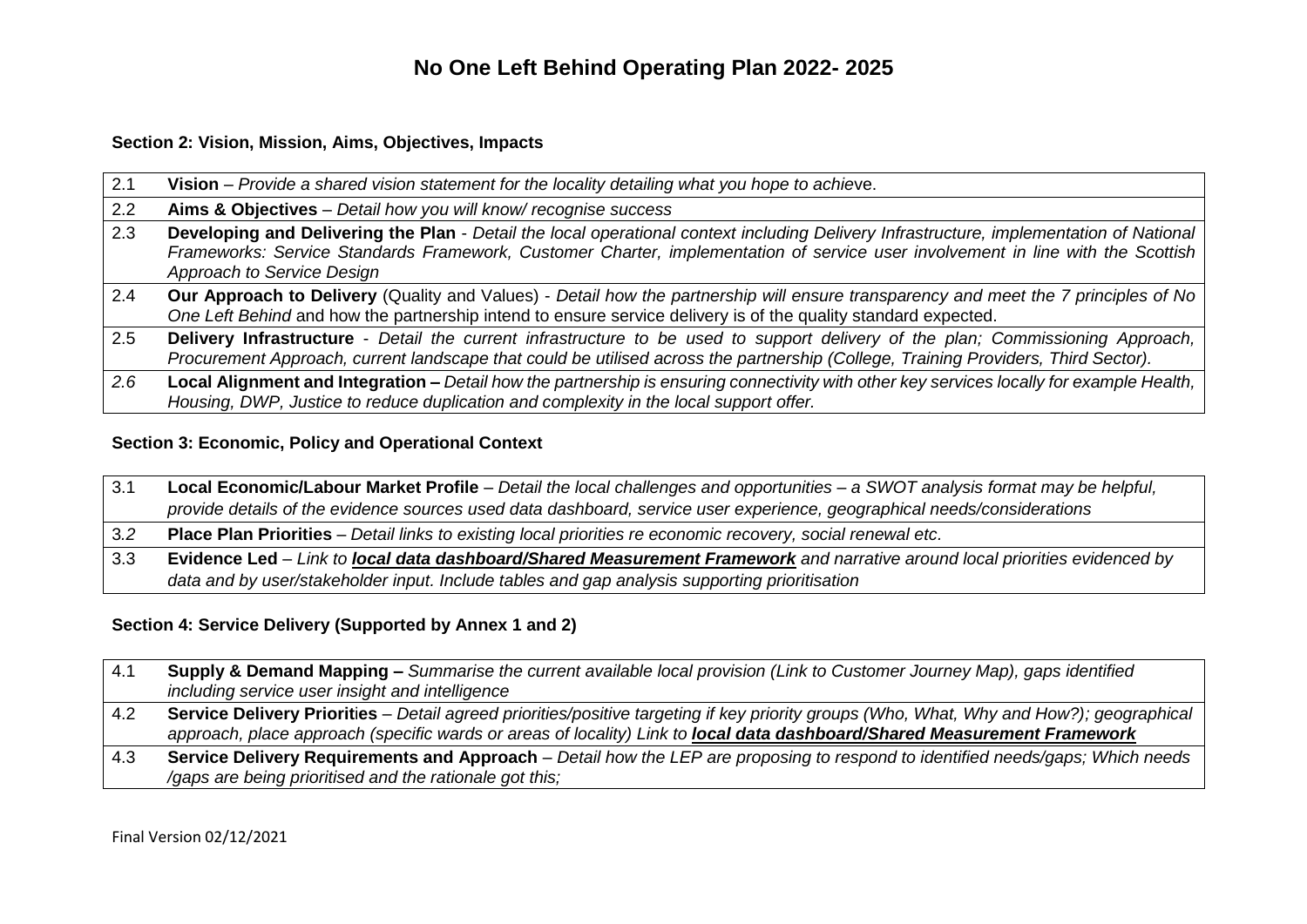### **Section 5: Resource Requirements**

| 5.1 | <b>People and Organisations</b> – Outline who will deliver what for which priority groups                                                                                                             |  |  |  |
|-----|-------------------------------------------------------------------------------------------------------------------------------------------------------------------------------------------------------|--|--|--|
| 5.2 | Commissioning - Highlight local approach to enable the partnership to amend or cease delivery that is not meeting the needs of<br>service users and repurpose investment.                             |  |  |  |
| 5.3 | Money – Investment required/available to deliver on priorities taking into account the collective investment (sources - what is being<br>funded for who and by who)                                   |  |  |  |
| 5.4 | Delivery Capacity – Outline infrastructure in place to support delivery and achievement of outcomes including the approach to financial<br>reporting, profile of resourcing and expenditure incurred. |  |  |  |
| 5.5 | Alignment and Integration - Highlight connectivity with other services                                                                                                                                |  |  |  |

#### **Section 6: Performance Management and Reporting**

| 6.1 | Approach – Describe the approach to performance management and the reporting format and frequency                                                                                                                                                                       |
|-----|-------------------------------------------------------------------------------------------------------------------------------------------------------------------------------------------------------------------------------------------------------------------------|
| 6.2 | Performance Indicators - Detail the agreed performance indicators with reference to the Shared Measurement Framework. Outline the<br>link to the Data and improved outcomes.                                                                                            |
| 6.3 | <b>Continuous Improvement</b> – Detail the approach to and focus of continuous improvement including the review of the improvement action<br>plan and the CI Toolkit has been developed to support this activity where robust and mature approaches may not be in place |
| 6.4 | Evaluation - Describe the approach to evaluation and service user feedback to influence ongoing design and delivery, including how this<br>will complement and align with national level evaluation plans.                                                              |
| 6.5 | Review - Highlight the anticipated process to review and update the Delivery Plan highlighting key timelines                                                                                                                                                            |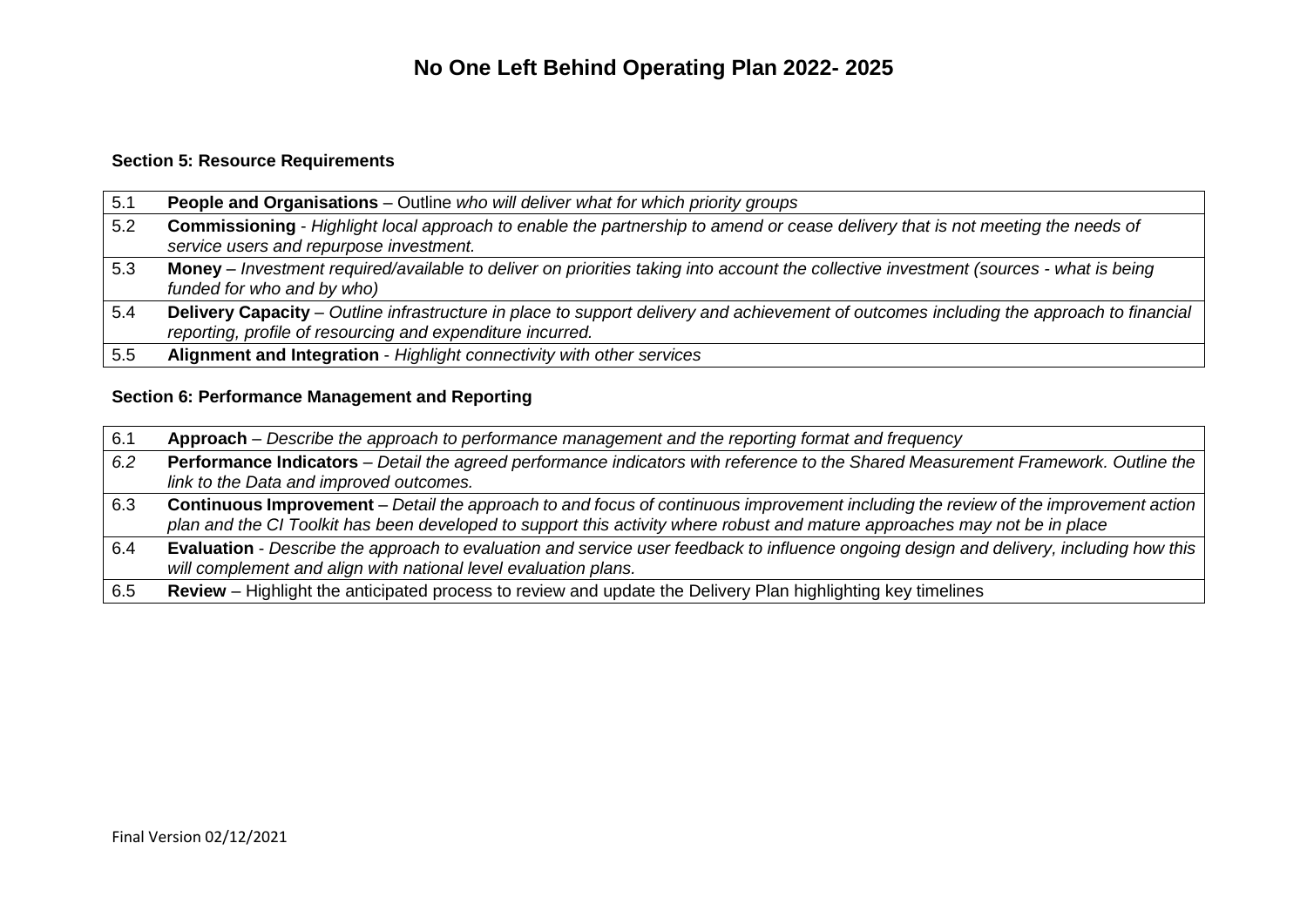## **ANNEX1**

## **Service Design and Delivery**

No One Left Behind, places people at the centre of service delivery, promotes a strengthened partnership between spheres of government, the third and private sector to make informed, evidence based decisions on required support, flexing these to meet emerging labour market demands

The move to local governance of services will foster social renewal and place-based approaches that prioritise the needs of people and communities rather than policies and organisations.

No One Left Behind services will be targeted at people with protected characteristics as defined by the Equality Act (Scotland) 2010 and those with certain life experiences who are significantly more likely to struggle to improve their employability and successfully gain and sustain employment. These characteristics and life experiences often interact with each other (also known as intersectionality) meaning that people are often affected by more than one issue at a time which can have a cumulative impact on person's journey to work. People have to be able to find the service, and be able to access it regardless of their circumstances. Referral routes should be as seamless as possible where they are needed.

It is anticipated that Local Employability Services will be designed and delivered in line with the principles set out in the Scottish Approach to Service Design. Using a [5 Stage Employability Pipeline](https://www.employabilityinscotland.com/resources-for-partners/the-employability-pipeline/1/) approach. However, it is recognised that individuals do not follow a linear journey.

| Stage 2<br>Stage 1                                       |                             | Stage 3                    | Stage 4                             | Stage 5                   |
|----------------------------------------------------------|-----------------------------|----------------------------|-------------------------------------|---------------------------|
| <b>Engagement, Referral and</b>                          | <b>Needs Assessment and</b> | <b>Vocational Activity</b> | <b>Employer Engagement and Job</b>  | In Work Support and       |
| <b>Assessment</b>                                        | <b>Barrier Removal</b>      |                            | <b>Matching</b>                     | <b>Aftercare</b>          |
| This stage is about reaching                             | Assessing needs of          | Activities include         | Activities such as work             | Activities includes       |
| out and supporting people into                           | individuals and agreeing    | delivering a range of      | experience or volunteering          | supporting individuals to |
| regular activity, positive                               | key activities to address   | accredited training,       | placements with employers,          | maintain and progress     |
| routines connecting them with                            | any barriers to employment  | employability core skills, | assisting individuals to secure job | within the workplace      |
| others                                                   | or training                 | job search etc.            | vacancies.                          |                           |
| End to End Continuous Case Management/Key Worker Support |                             |                            |                                     |                           |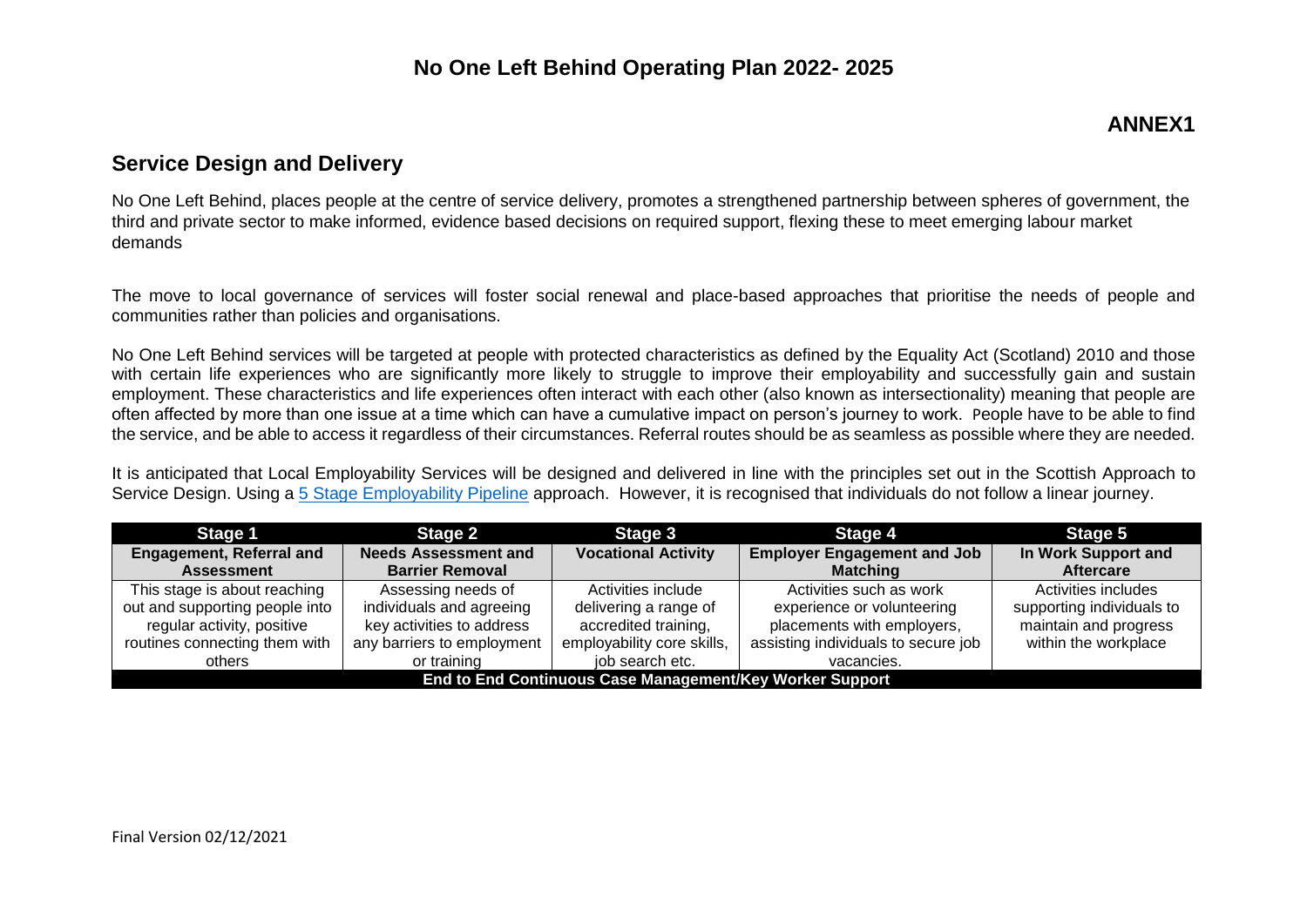# **Example of Interventions**

| <b>Referral and</b><br><b>Engagement Activity</b> | Registration and initial action plan, detailed assessment of support needs and barriers to progression such as qualifications,<br>experience, core skills, housing, drugs & alcohol, confidence, motivation, personal finance, health etc), creation of a detailed |  |  |  |  |  |
|---------------------------------------------------|--------------------------------------------------------------------------------------------------------------------------------------------------------------------------------------------------------------------------------------------------------------------|--|--|--|--|--|
|                                                   | action plan.                                                                                                                                                                                                                                                       |  |  |  |  |  |
| <b>Case Management</b>                            | Key worker/Adviser support to manage progression through action plan, follow up meetings, tracking progress, engagement,<br>continuous assessment, making referrals, advocating, reviewing and updating action plan.                                               |  |  |  |  |  |
| <b>Money</b>                                      | Financial health check, benefits advice, managing debt, setting up bank accounts, living on a budget management                                                                                                                                                    |  |  |  |  |  |
| <b>Management/Debt</b>                            | advice/financial well-being advice and support<br><b>Better Off In Work Calculations</b>                                                                                                                                                                           |  |  |  |  |  |
| <b>Advice</b>                                     |                                                                                                                                                                                                                                                                    |  |  |  |  |  |
| <b>Health and Wellbeing</b>                       | • Health assessments, condition management plans and Social Prescribing                                                                                                                                                                                            |  |  |  |  |  |
|                                                   | Occupational Therapy, Mental Health Support, substance abuse support, Counselling and other health interventions<br>$\bullet$                                                                                                                                      |  |  |  |  |  |
| <b>Personal and Social</b>                        | • Healthy living and diet advice.<br>• Confidence Building/Motivation                                                                                                                                                                                              |  |  |  |  |  |
| <b>Development</b>                                | • Personal Development, Personal Presentation, Problem solving, Communication /ESOL                                                                                                                                                                                |  |  |  |  |  |
|                                                   | <b>Digital Skill Literacy</b><br>$\bullet$                                                                                                                                                                                                                         |  |  |  |  |  |
|                                                   | • Work Preparation                                                                                                                                                                                                                                                 |  |  |  |  |  |
| <b>Accredited and</b>                             | • Employability award units SCQF level 4 or above                                                                                                                                                                                                                  |  |  |  |  |  |
| <b>Certificated Core /</b>                        | • Digital Skills                                                                                                                                                                                                                                                   |  |  |  |  |  |
| <b>Vocational Skills</b>                          | • Accredited core skills training                                                                                                                                                                                                                                  |  |  |  |  |  |
| <b>Training</b>                                   | • National Progression Awards.                                                                                                                                                                                                                                     |  |  |  |  |  |
|                                                   | Short courses such as first aid, food hygiene etc<br>$\bullet$<br>Specific vocational qualifications and/or industry recognised certificates<br>$\bullet$                                                                                                          |  |  |  |  |  |
| <b>Work Experience</b>                            | • Work based activity, job tasters and employment focused volunteering                                                                                                                                                                                             |  |  |  |  |  |
|                                                   | • Allowance or Wage Based                                                                                                                                                                                                                                          |  |  |  |  |  |
|                                                   | • ILM/Supported Employment/IPS                                                                                                                                                                                                                                     |  |  |  |  |  |
| <b>Job Search</b>                                 | • Create and update a CV                                                                                                                                                                                                                                           |  |  |  |  |  |
|                                                   | Job seeking, applications and Interview preparation                                                                                                                                                                                                                |  |  |  |  |  |
|                                                   | • Online applications/interviews                                                                                                                                                                                                                                   |  |  |  |  |  |
| <b>Employer Support,</b>                          | Recruitment Advice, Job Carving, Job Descriptions<br>Job Broking, Vacancy Matching, , Interview preparation, Job Coaching etc                                                                                                                                      |  |  |  |  |  |
| <b>Engagement and Job</b>                         | Health and Safety/Risk Assessments                                                                                                                                                                                                                                 |  |  |  |  |  |
| <b>Matching</b>                                   | Employer Recruitment Incentives - Minimum Standards re ERI National Framework                                                                                                                                                                                      |  |  |  |  |  |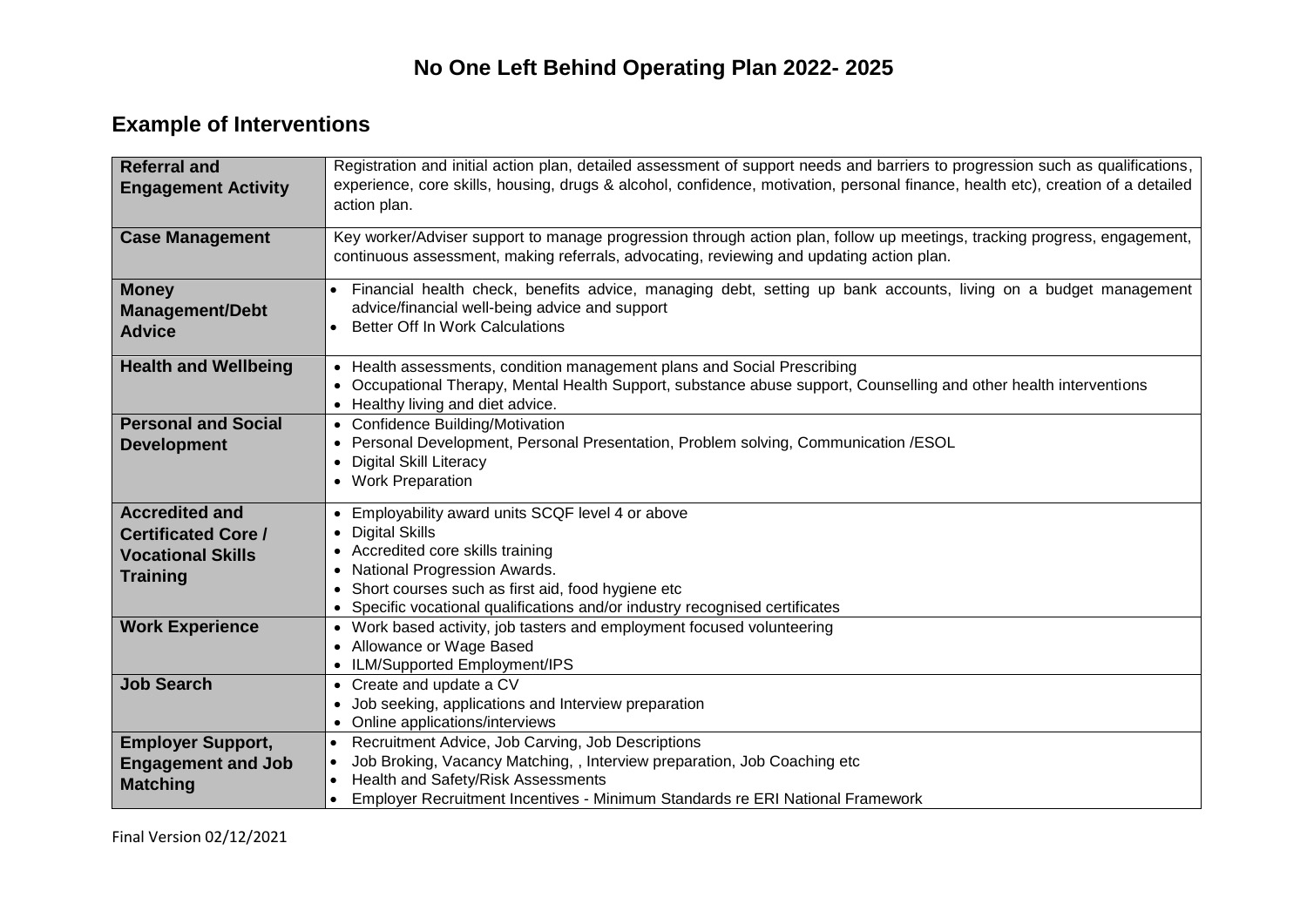#### **ANNEX 2**

# **Service Delivery Requirements and Approach Template**

| <b>Target Group</b> | Rationale for<br>Intervention | <b>Delivery</b><br><b>Partners</b> | <b>Budget</b> | Source of<br>Investment | <b>Volumes</b> | <b>Delivery</b><br><b>Method</b> | <b>Outcome Expected</b> |
|---------------------|-------------------------------|------------------------------------|---------------|-------------------------|----------------|----------------------------------|-------------------------|
|                     |                               |                                    |               |                         |                |                                  |                         |
|                     |                               |                                    |               |                         |                |                                  |                         |
|                     |                               |                                    |               |                         |                |                                  |                         |
|                     |                               |                                    |               |                         |                |                                  |                         |
|                     |                               |                                    |               |                         |                |                                  |                         |
|                     |                               |                                    |               |                         |                |                                  |                         |
|                     |                               |                                    |               |                         |                |                                  |                         |
|                     |                               |                                    |               |                         |                |                                  |                         |
|                     |                               |                                    |               |                         |                |                                  |                         |
|                     |                               |                                    |               |                         |                |                                  |                         |

### **Excel Template**